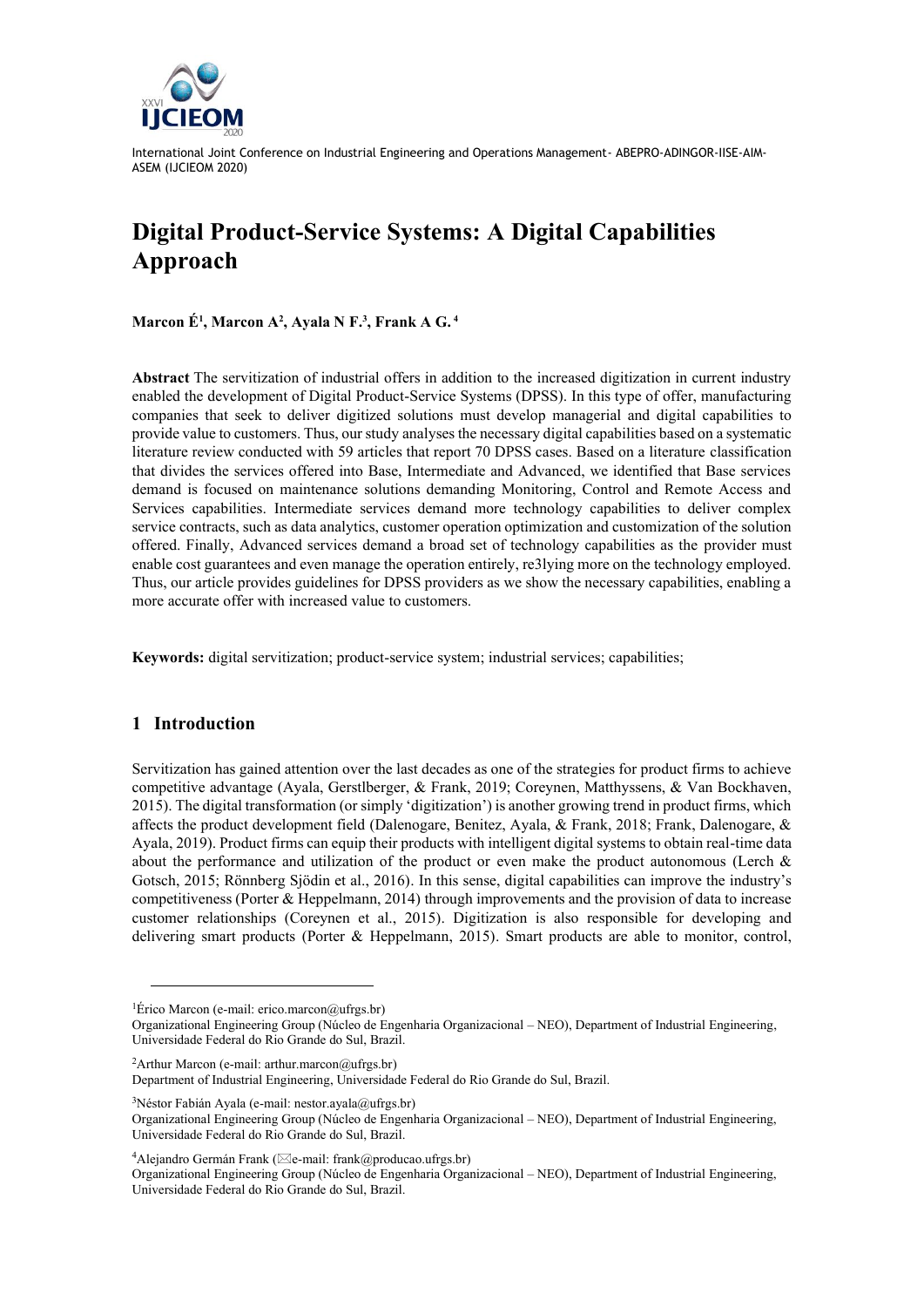

optimize and even operate autonomously in order to better address customers' needs with fewer resources and better customization (Porter & Heppelmann, 2015).

The interaction between servitization and digitization is very strong, since digital technologies act as facilitators for the servitization process (Grubic, 2018), even enabling the connection among service suppliers, product companies and customers (Frank et al., 2019) which is an important aspect for companies offering servitized offers (Ayala et al., 2017). The convergence of servitization and digitization strategies results in the provision of digital services embedded into physical products (Frank et al., 2019, Porter & Heppelmann, 2014), namely digitalized product-service systems (DPSS) (Lerch & Gotsch, 2015).

This variation of the product-service systems (PSS) concept is characterized by the provision of services through digital means, which were manually performed in the past, such as data analysis, predictive maintenance, and repair and feedback data (Grubic, 2018; Lerch & Gotsch, 2015; Porter & Heppelmann, 2014; Rymaszewska, Helo, & Gunasekaran, 2017). Digital technologies are understood as any platform, software or hardware, that allows a connection to the product/service independently of its location (Lerch & Gotsch, 2015; Porter & Heppelmann, 2014). In this sense, due to digitization's potential, many are the possibilities yet to be discovered for its improvement in product-centric servitized offers, from simple data monitoring to the prediction of failures and performance that enable complex business models such as the sale of availability assurance contracts (Lerch & Gotsch, 2015). These factors show that digital technologies are a key factor for the provision of high value-added services (Rönnberg Sjödin et al., 2016), and also to provide potential gains in operational efficiency (Coreynen et al., 2015), improving companies' competitiveness (Porter & Heppelmann, 2014).

However, even though several industrial cases of DPSS are reported in the literature, the digital capabilities necessary are not directly addressed or they are still mixed with the more general servitization as well as with the smart product capabilities. In this sense, an unstructured provision of DPSS that does not take into consideration the adequate capabilities for provision can lead to suboptimal offers that do not deliver customer value. Additionally, developing the capabilities that do not fit the DPSS level provided can become expensive to companies and still be rejected by customers.

Considering that, this study aims to identify the digital capabilities necessary to offer different levels of DPSS. In this sense, from a theoretical perspective, there is a need of framing the necessary digital capabilities that enable the offer of DPSS to further understand the conditions necessary for their offer and the changes and innovations needed inside the companies that seek to provide DPSS. While from the practical perspective, this can help companies to better plan their digital servitization journey.

## **2 Theoretical Background**

From the initial definitions proposed by Vandermerwe and Rada (1988) to today's well stablished background on the servitization field, several studies have investigated the servitization phenomena, i.e. manufacturing firms that add services to their products with the objective of providing greater customer value. In this sense, companies can follow a direct path from pure product to pure services such as the case of IBM (Beuren et al., 2013) or toward PSS, which is a combination of products and services that delivers value during its use (Baines et al., 2007). Following this view, Baines et al., (2013) propose a classification for the services provided by manufacturers divided into base, intermediate and advanced, as depicted in [Table 1.](#page-1-0)

|                    | Focus     | Service               | Risk                 | Revenue payment |
|--------------------|-----------|-----------------------|----------------------|-----------------|
| Base               | Product   | Services are centered | Low: easily provided | Payment on      |
| (i.e. spare parts) | provision | on the product        |                      | contract        |
| provision)         |           |                       |                      | completion      |
| Intermediate       | Condition | Focused on exploiting | Medium: increased    | On a periodic   |
|                    | provision | production            | exposition to        | basis, as       |

<span id="page-1-0"></span>**Table 1-** Service Classification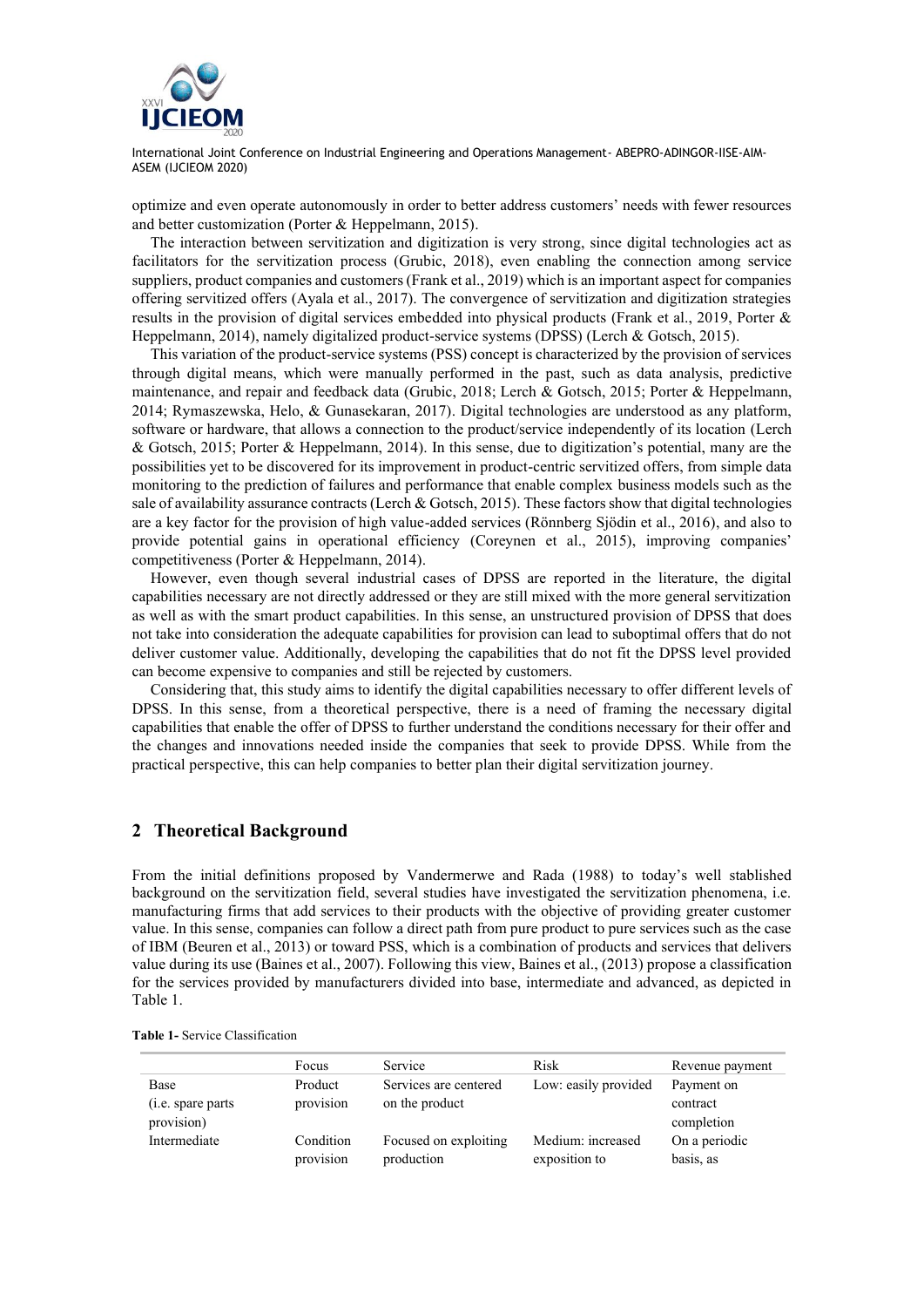

| ( <i>i.e.</i> scheduled<br>maintenance, usage<br>monitoring)     |                      | competences to assure<br>product condition                                | consequences of<br>failure                                                | interventions are<br>needed                   |
|------------------------------------------------------------------|----------------------|---------------------------------------------------------------------------|---------------------------------------------------------------------------|-----------------------------------------------|
| Advanced<br>(i.e. risk sharing<br>contract, rental<br>agreement) | Outcome<br>provision | Extended services to<br>activities that usually<br>belong to the customer | High: product<br>performance<br>problems result in<br>financial penalties | On a linear basis,<br>paying as it is<br>used |

#### Source: Adapted from Baines et al. (2013)

We focus on manufacturing firms that aim to increase their service offer, without, however, fully detaching the product of their PSS offering (Frank et al., 2019). This is due to the DPSS necessity of integrating product features with service aspects and digital architectures to deliver value (Lerch and Gotsch, 2015). Thus, we employ Baines et al. (2013) classification to categorize the services levels adapting such view to DPSS. In this sense, we divide our analysis based on the three levels to identify differences among them, since the necessary capabilities are expected to change and grow as the service offered increases in complexity. That is, DPSS capabilities from the base level are expected to generally differ from the capabilities of the advanced level (Ardolino et al., 2017).

Current literature has addressed the digital capabilities necessary for DPSS in a more general way, such as in the studies of Ardolino et al. (2017) and Porter and Heppelmann (2015). They found that in DPSS offers value is delivered through digital technologies such as the Internet of Things (IoT), Cloud Computing, Big Data and Data Analytics which enable user and product identification, geo-localization, usage/condition monitoring and even advanced capabilities such as autonomy and prediction (Ardolino et al., 2017; Porter & Heppelmann, 2015). Examples can be seen both on the customer side with products such as smart vehicles (Ardolino et al., 2017); and on the industrial side with more intelligent machines, such as enameling lines with remote services, maintenance, and repair; or machine tools with technical support, upgrade and retrofit based on the data provided by the machine's operation (Lerch & Gotsch, 2015).

## **3 Method**

Based on the literature gaps in DPSS categorization and the capabilities to delivering different levels of DPSS, we conducted a systematic literature review. Systematic literature reviews use a well-defined search algorithm that aims to reduce bias and to ensure that the conclusions drawn are replicable and comprehensive (Tranfield et al., 2003). In this study, we selected a systematic literature review based on recommendations of Reim, Parida, & Örtqvist (2015) and other authors who claim that this method is especially important in research fields that share conceptual closeness to others, where publications are spread around several areas and different journals, and that is referred to by synonymic terms. This is the case of the DPSS research field, which resides next to such topics as PSS and digitization literature.

We followed the recommendations of Tranfield, Denyer, & Smart (2003) to conduct a systematic literature review, dividing it into three stages: review planning, conduction, and reporting and dissemination. In Stage 1, based on the gaps identified in the literature, we developed the protocol used for the searches in the databases and defined the keyword combination. This definition is based on the synonyms used by authors on the field. In this stage, we also defined the databases for the application of the algorithm. Scopus and Web of Science are among the two databases with the highest indexing rates and, therefore, they were selected for the application of the protocol. The keywords used are presented in [Table 2.](#page-3-0)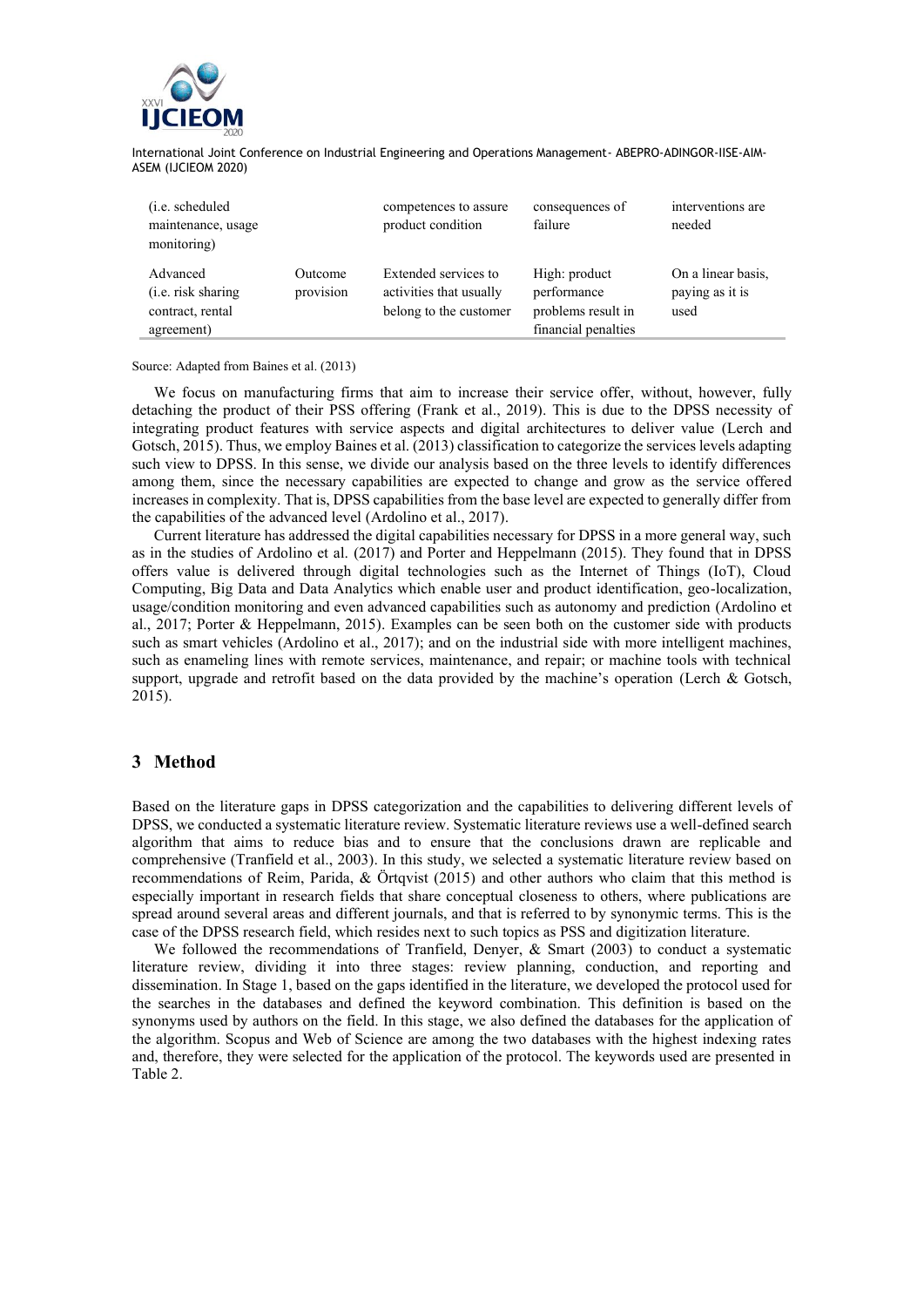

#### <span id="page-3-0"></span>**Table 2** - Search Protocol

| Keyword combination                     |             |                                                                   |             |            |  |  |  |
|-----------------------------------------|-------------|-------------------------------------------------------------------|-------------|------------|--|--|--|
| (a) Remote<br>(b) Smart<br>$(c)$ Digit* | $+$ AND $+$ | ("product-service system" OR<br>"integrated solution" OR service) | $+$ AND $+$ | Capabilit* |  |  |  |
| $(d)$ "Smart"<br>product"               |             |                                                                   | $+$ AND $+$ | Capabilit* |  |  |  |

In Stage 2, we searched both databases with the keyword combinations presented in Table 2. The following inclusion criteria were set in the search engines: the keywords searched should be in the Title, Abstract, or Keywords of articles; only research papers published in peer-reviewed journals were included, and articles should be written in English. Additionally, to ensure that articles addressed the topic at hand, we filtered for articles published in the following areas: business, engineering, and social sciences, which retrieved 1837 articles out of which 509 were duplicates. This resulted in 1328 articles that were scanned on their titles, abstracts, and keywords to check for fit. Based on the criteria established, 1204 articles were excluded because they did not address the topic. After this filter was applied, the remaining 124 articles were fully read, and the content-based inclusion criteria (presenting digital capabilities and examples of DPSS) were applied. Thus, 46 articles were accepted and, 78 were rejected. We also added 13 articles through the snowball technique, remaining with a total of 59 articles fully read and analyzed. Afterwards, we read the articles selected, analyzed the cases reported by them and used these cases to map the digital capabilities necessary for each level of service. The next section presents the results obtained along with a discussion on these results.

#### **4 Results**

Based on the articles read and analyzed, our results show that when adopting a DPSS strategy to offer servitization, companies need to develop digital capabilities (Ardolino et al., 2017, Marcon et al., 2019). Digital capabilities' concept derives from the capability definition. A capability is the firm's capacity to deploy resources for the desired end result (Helfat et al., 2009), and digital capabilities are the capabilities deployed through digital technologies (Ardolino et al., 2017). Digital technologies on servitization allow new uses either on front-end and also on back-end activities (Coreynen et al., 2015). In this field, Ardolino et al. (2017) provide further understanding on how such digital capabilities such as Cloud Computing, Internet-of-Things (IoT), Predictive Analytics play an active role in PSS value co-creation. IoT, for instance, acts on the initial level of the hierarchy by providing the data, and next cloud computing enables data storage, data aggregation and processing, which allows for the use of information and its transformation into knowledge (Ardolino et al., 2017). In such cases, companies can use digital technologies to also reach greater accessibility, through predictive analytics, for example.

Literature mentions many capabilities. Therefore, recognizing which digital capabilities enable DPSS levels is important for a further understanding of how DPSS could create more customer value and how companies can provide more accurate DPSS according to their strategy. With this objective, in [Fig.,](#page-4-0) we present an analysis of the capabilities enabled by digitization in PSS according to the results from our systematic literature review. We found a total of 70 cases presenting one or more digital capabilities, where 33 were of base DPSS, 24 intermediate DPSS, and 13 were advanced DPSS. The most mentioned capabilities were monitoring (62), remote services (44), Data analysis (38), and Remote Access (38). In Figure 1, bars represent the number of cases that mentioned the specific capability within the DPSS level.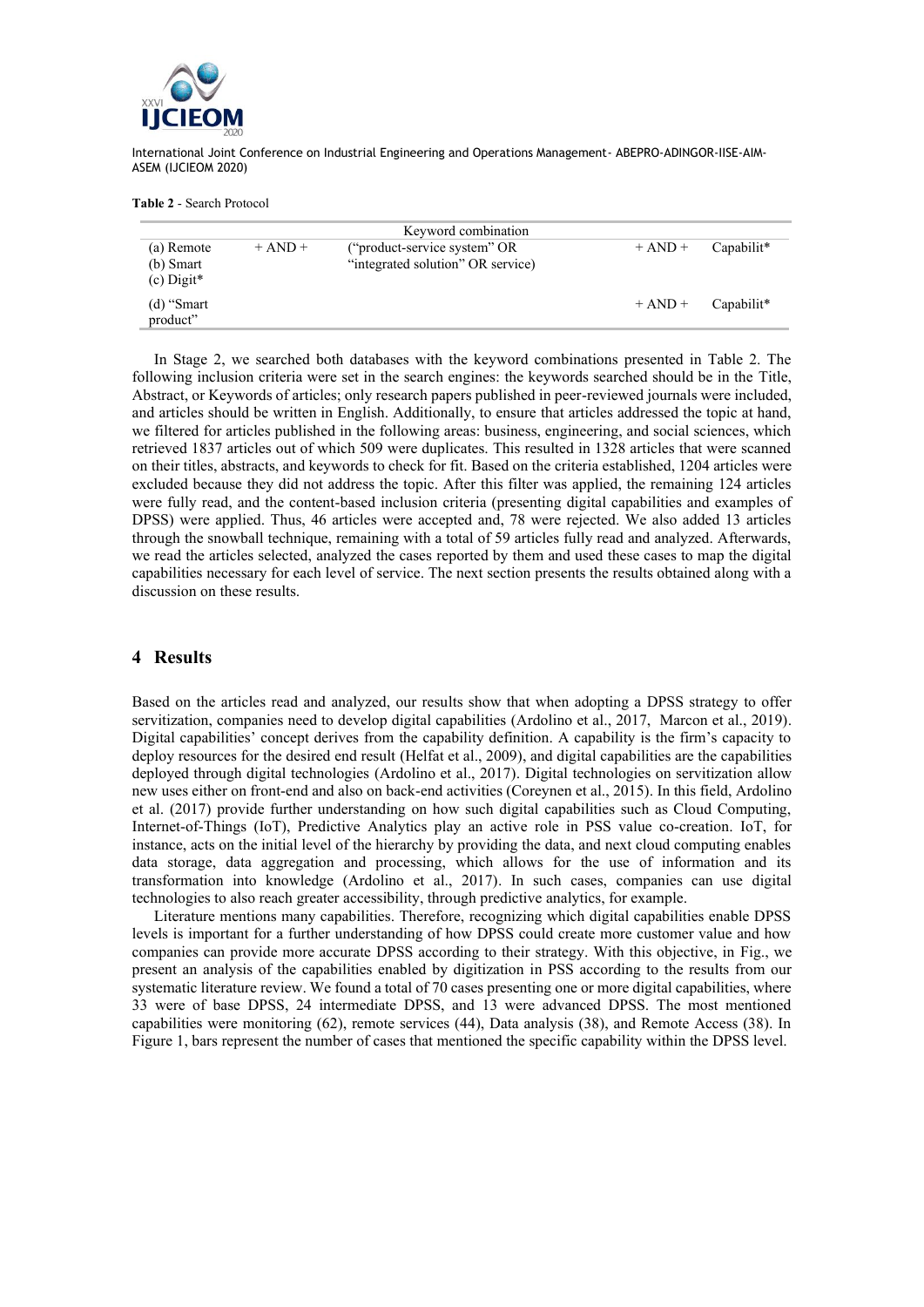



<span id="page-4-0"></span>**Fig. 1** - Digital capabilities by DPSS level

Figure 1 depicts the most mentioned capabilities necessary for each DPSS level providing a further understanding of the bundle of capabilities necessary to offer a solution. To offer a Base DPSS, first, providers should develop the capability to remotely access the data generated by the products in the customer's site. Also, the identification of products is necessary to offer traceability services. Following, the provider must have the capability of analyzing the collected data to offer remote monitoring, and control services. In addition, companies providing Base DPSS can remotely diagnose failures and better estimate the failure cause, such as the example provided by Lenka et al. (2017) where the load indication information on a ball bearings crane provides information on the operation, improving maintenance time and spare part orders. Thus, based on these results we define proposition 1.

**Proposition 1:** Base DPSS are mostly focused on maintenance solutions and are enabled by Monitoring, Control, and Remote Access and Services, as they increase service provider's capabilities through the provision of information and access over distance.

Alternatively, to be able to offer an Intermediate level of DPSS, providers should detain or integrate more digital capabilities due to service complexity increase. That is, they must build on the digital capabilities from the base level and integrate training and consulting capabilities to increase the reliability of customer's processes and help them to extract the most value from the DPSS offer. The employment of data analytics to reach better efficiency and performance optimization allows providers to sign hardware availability contracts with customers (Rymaszewska et al., 2017). This intermediary level is characterized by an analytic approach, leveraging the data gathered and its processing to better use the current product or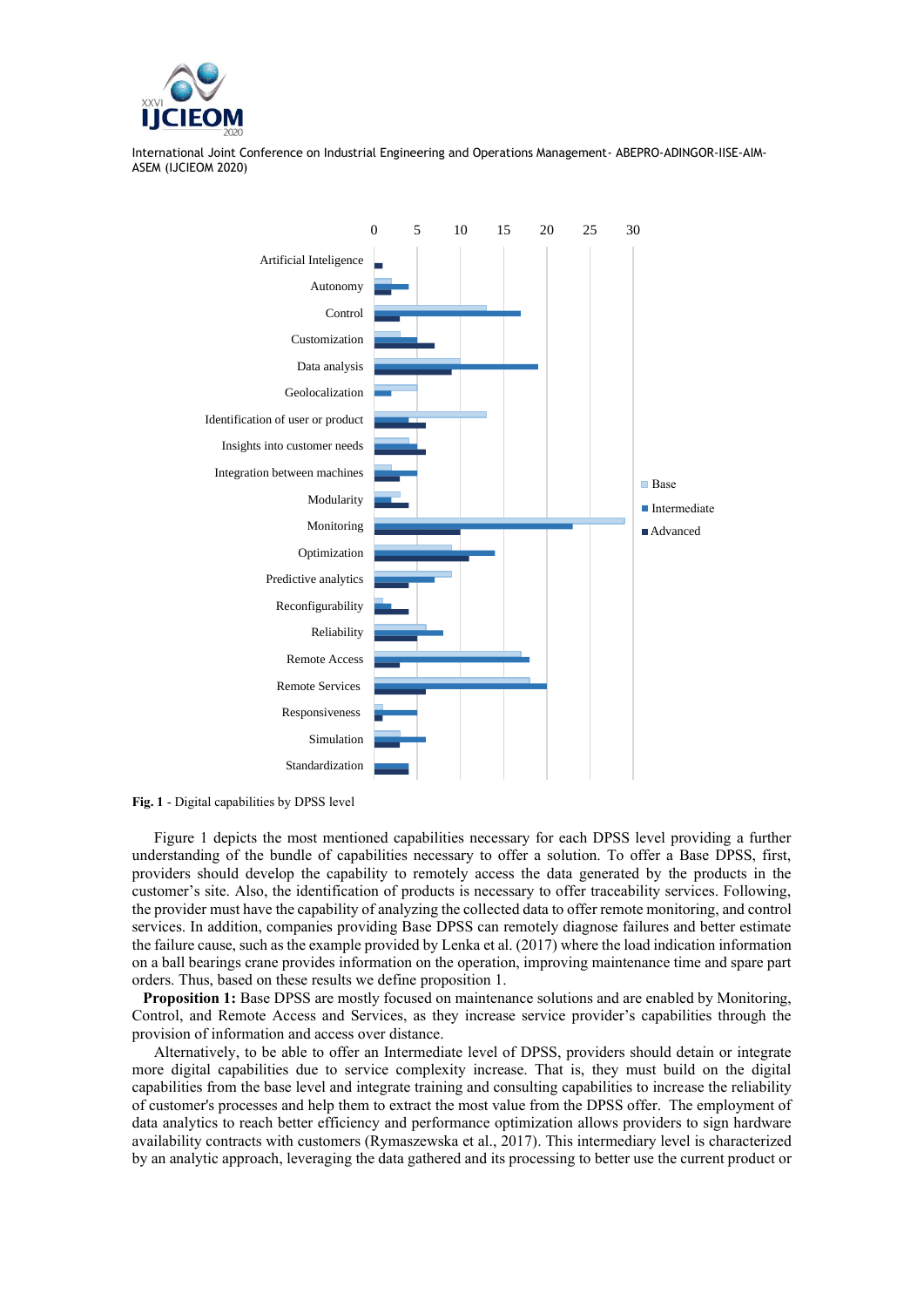

allow new (more efficient or more suited) uses in an automated way (Herterich et al., 2016; Lenka et al., 2017). Therefore, our second proposition is stated as follows.

**Proposition 2:** Intermediate DPSS demand more technology capabilities to deliver service contracts based on availability, such as data analytics, customer operation optimization and customization of the solution offered.

Differently from the base and intermediate levels, where few capabilities were clearly emphasized, in the Advanced DPSS level, there is no clear difference of proportion between the capabilities. Thus, companies that offer Advanced DPSS usually present most of the digital capabilities mapped to offer a complete value proposition to its customers. This occurs because Advanced DPSS requires a greater focus on outcome provision and greater risks are involved, Moreover, DPSS providers become responsible for extended services that are usually customers' responsibility. These capabilities include most of the necessary capabilities to base and intermediate levels, but also digital capabilities to reach the customization of the PSS offer. With advanced digital capabilities, the provider identifies and recognizes customers` demands to then offer customization through the modularity and reconfigurability of the PSS. Additionally, maintenance and repair capabilities remain important but now associated with the utilization of data for simulation and predictive analytics toward a more comprehensive solution.

**Proposition 3:** Advanced DPSS demand a broad set of technology capabilities to be delivered as the solution is result-oriented, thus the provider must enable lifecycle cost guarantees and higher availability rates, relying more on the technology employed.

Notably, the capability to offer maintenance and repair services is highly presented in the three levels of DPSS, which demonstrates that most applications of digital technologies are still highly restricted to this kind of service, which has been also stated by Grubic (2018). However other applications are brought by studies, which demonstrates that there are several uses yet to be discovered in the DPSS field. Thus, proposition four depicts the current DPSS scenario which still presents room for improvement, even though companies still need to consider operational and outcome barriers that surround DPSS offer (Marcon et al., 2019).

**Proposition 4:** Maintenance is the most focused area for DPSS; however, data monitoring and process improvements are becoming more explored as DPSS providers develop the necessary capabilities to deliver advanced solutions.

## **5 Conclusion**

Based on the results presented, our research provides an overview of the necessary capabilities demanded for the provision of each DPSS level. Our findings also enable an understanding of how each offer is configured, and how the DPSS offer relates to technological aspects since the capabilities demanded tend to grow in quantity and complexity as the DPSS level increases. Our results show that the more advanced the DPSS level, the more complex the offer tends to become. In addition, this study provides insights on the extent of such a relationship and how practitioners and researchers can leverage such information to improve their knowledge in the servitization field. In this sense, companies can follow two entering ways toward a DPSS offer. They can either use digital technologies to support their existing PSS offer, or product companies can leverage servitization opportunities while adding digital technologies to their products, which tends to lead to more aggressive innovation outcomes.

Our results also provide managerial contributions since we show that the company that is servitizing by digital means should develop all (or at least most) of these capabilities to be able to offer a complete value package to its customer at each DPSS level, otherwise, the customer may not be able to extract all value from the DPSS and thus, they may not adopt it. Therefore, a deeper understanding of DPSS level differences and their required capabilities can prevent product companies from venturing in servitization strategies without holding the necessary capabilities for the entire delivery of the DPSS package. Thus, companies seeking to offer digitally-servitized offers through DPSS can decide the appropriate digital capabilities to incorporate to its products based on the chosen servitization strategy being able to do smarter investments.